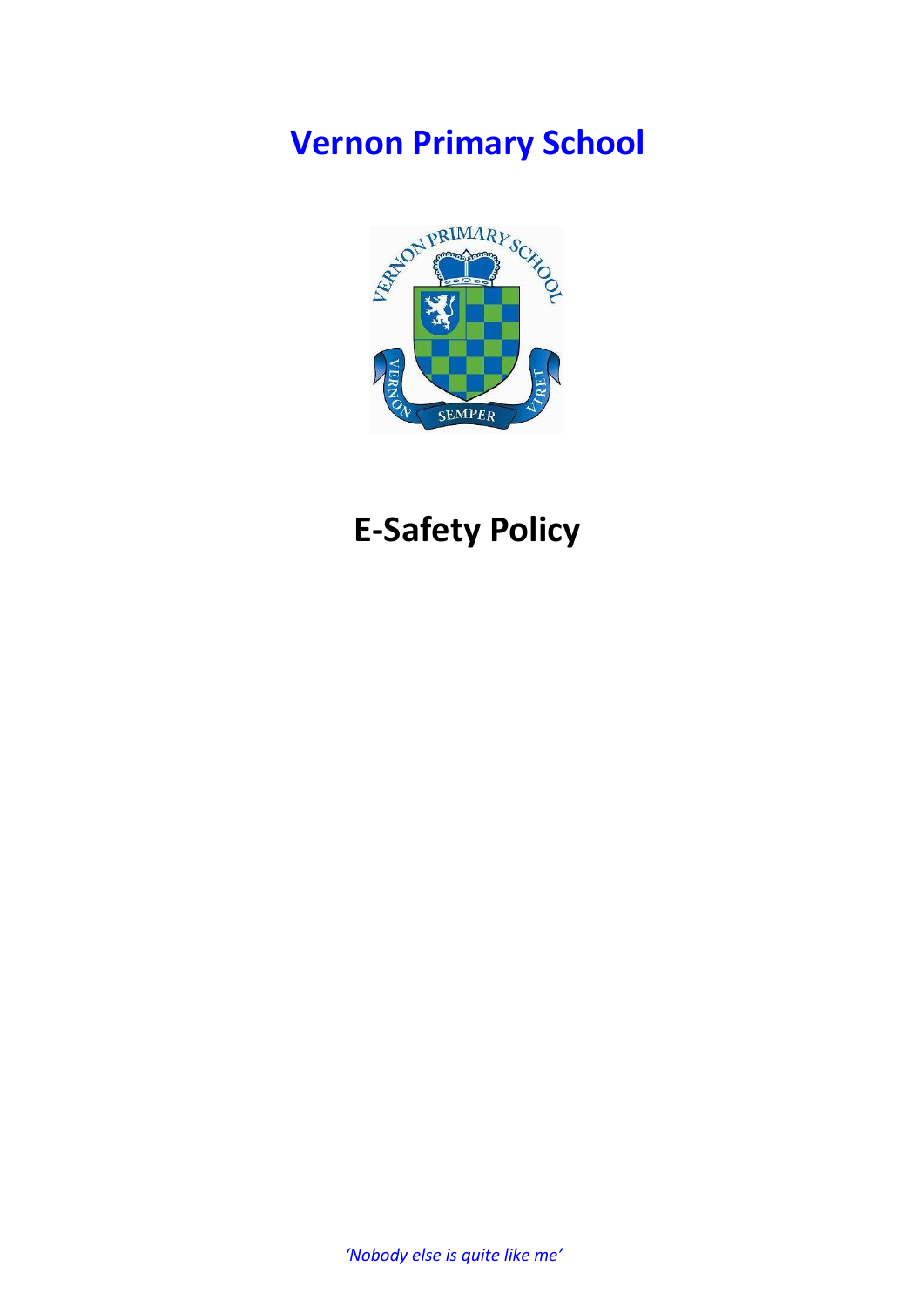# **Rationale**

The internet and other digital technologies are considered to be essential aspects of life in a modern technological society. Internet use is part of the National Curriculum and is a necessary tool for staff and pupils. It is the entitlement of every pupil to have access to the internet and digital technologies, in order to enrich his/her learning.

This e-safety policy considers the use of both the fixed and mobile internet, PCs, laptops, tablets, webcams, digital video equipment, mobile phones, camera phones and portable media players. It will be revised to incorporate new and emerging technologies. Emerging technologies will be examined for educational benefit and a risk assessment will be carried out before use in school is allowed.

The school will ensure that all members of the school community are aware of the e-safety policy and the implications for the individual. E-safety depends on staff, governors, parents/carers and, where appropriate, the pupils themselves taking responsibility for the use of Internet and other communication technologies.

## **The purpose and scope of this policy**

- This policy applies to all pupils, all teaching staff, all support staff, all governors and volunteers.
- This policy will be reviewed biannually
- This policy will form a basis of good E- Safety within the school.

# **What is E – Safety?**

E-safety encompasses the use of technologies such as the internet and electronic communications such as mobile phones, collaboration tools and personal publishing. It highlights the need to educate pupils about the benefits and risks of using technology and provides safeguards and awareness for users to enable them to control their online experience.

The school's e-safety policy will also run in conjunction with the Child Protection and Safeguarding, Behaviour, Anti-Bullying and Acceptable Use policies.

## **Guidance**

## **End to End e-Safety**

E-Safety depends on effective practice at a number of levels:

- Responsible ICT use by all staff and students; encouraged by education and made explicit through published policies.
- Sound implementation of e-safety policy in both administration and curriculum, including secure school network design and use.(Overseen by Computeam)
- Safe and secure broadband Network including the effective management of website filtering. (Overseen by Computeam)
- National Education Network standards and specifications.

## **Teaching and learning**

## **Why the internet use is important**

- The Internet is an essential element in 21st century life for education, business and social interaction. The school has a duty to provide students with quality Internet access as part of their learning experience.
- Internet use is a part of the statutory curriculum and a necessary tool for staff and pupils.
- Where Internet activities are part of the curriculum they will be planned so that they enrich and extend the learning activities. Staff will guide pupils through on-line activities that will support the learning

# *'Nobody else is quite like me'*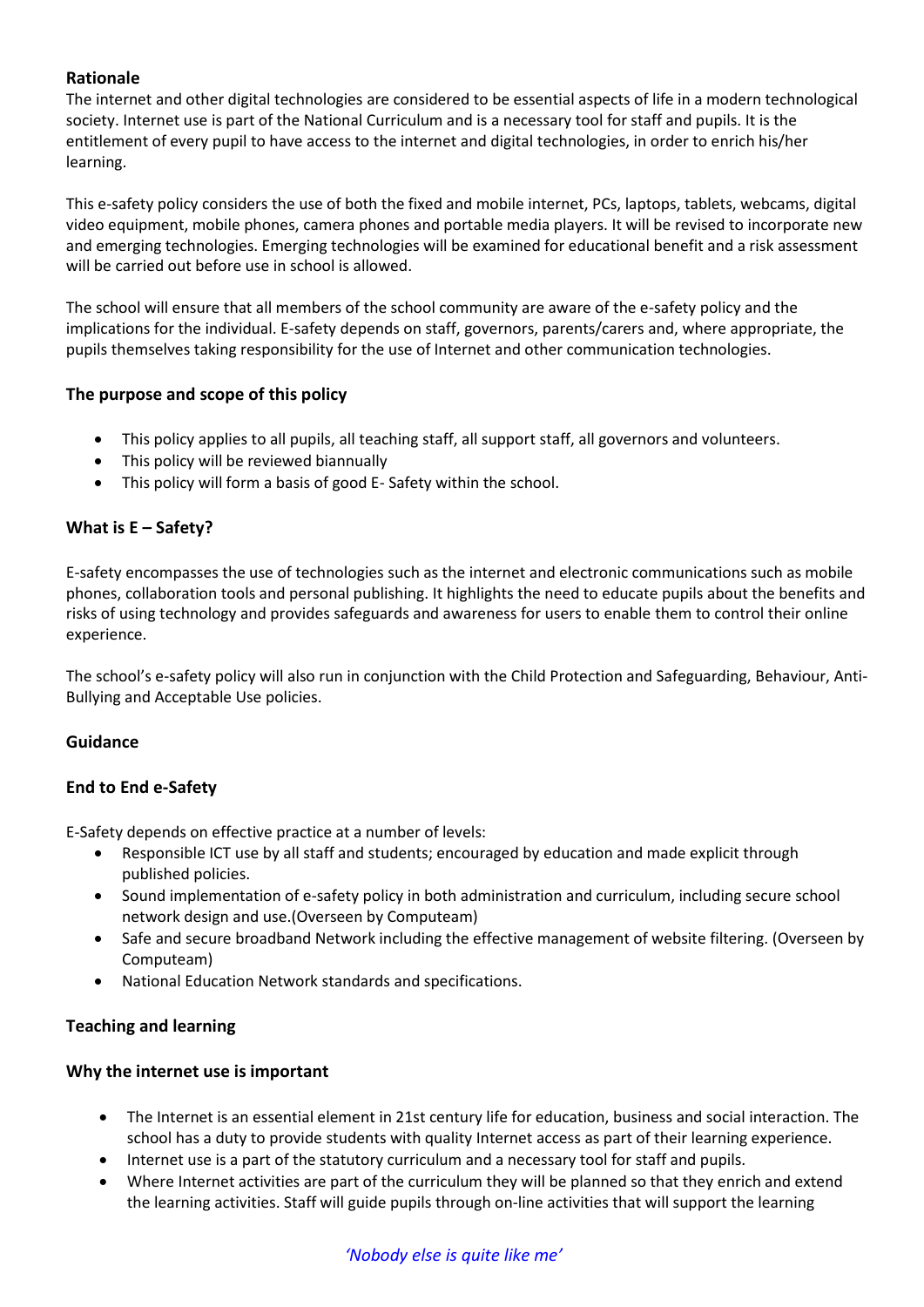outcomes planned for the age and maturity of the pupils. All websites used for specific activities will have been approved by the school.

## **Internet use will enhance learning**

- The school Internet access is designed for pupils and family use and includes filtering appropriate to the age of pupils.
- Pupils and families will be taught what Internet use is acceptable and what is not and given clear objectives for Internet use.
- Pupils will be educated in the effective use of the Internet in research, including the skills of knowledge location, retrieval and evaluation.
- The children access the internet to make use of the school's learning platform, collaborative work e.g. shared documents whilst learning about safe and secure use of the internet, messaging, forums and personal web pages. These will be closely monitored by staff and the teaching of safe practice online will feature in every online lesson.

## **Pupils will be taught how to evaluate Internet content**

 The school will ensure that the use of Internet derived materials by staff and pupils complies with copyright law. (As further guidance is available the school will update practice).

## **Managing Internet Access**

## **Information system security**

- School ICT systems and security will be reviewed regularly.
- Virus protection will be installed on every computer and will be set to update automatically.

## **E-mail and Messaging**

- Pupils may only use approved and monitored messaging through Google Classroom.
- Pupils must not reveal personal details of themselves or others in any communication via Google
- E-mail sent to an external organisation should be written carefully and authorised before sending, in the same way as a letter written on school headed paper. (Staff)
- If staff use email as a means of communicating with other agencies or colleagues in other schools, this should be done so through their school's email account. Any emails being sent regarding pupils names or private or identifying information will be sent securely through Egress.

## **Published content and the school web site**

 The contact details on the Web site should be the school address, e-mail and telephone number. Staff or pupils' personal information will not be published on the website or on the public content area.

#### **Publishing pupil's images and work**

- Photographs that include pupils will only be displayed with parental consent.
- Pupils' full names will not be used anywhere on the Website or newsfeed in association with photographs.
- Written permission from parents or carers will be obtained before photographs of pupils are published on the school Website. This is done annually via a school spider communications survey.

## **Social networking and personal publishing**

The school will block/filter access to social networking sites.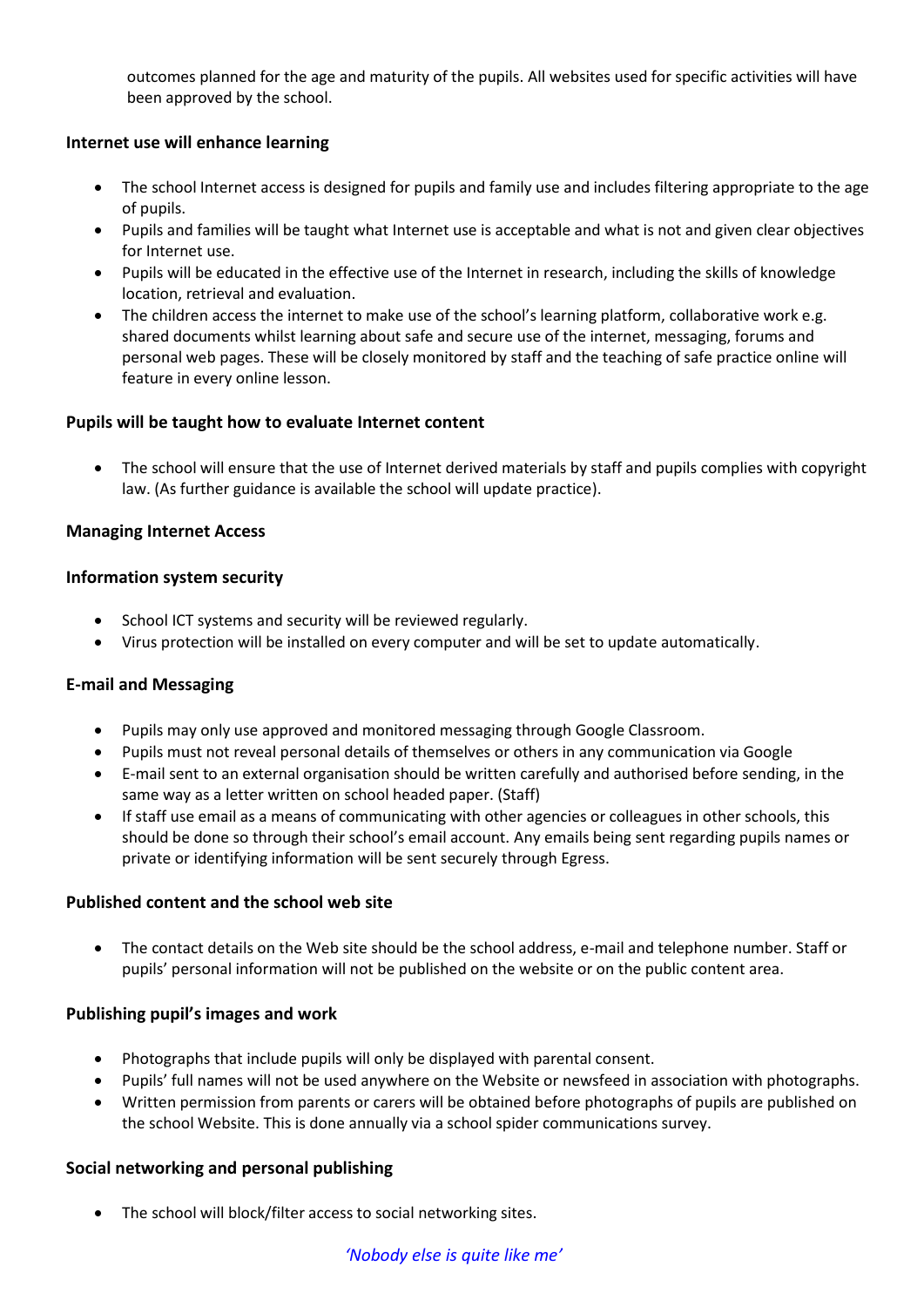- Newsgroups will be blocked unless a specific use is approved.
- Pupils will be advised never to give out personal details of any kind which may identify them or their location.
- Pupils and parents/carers are advised that the use of a range of social networking sights outside school are inappropriate for primary aged pupils.
- Staff are advised that they should consider the consequences and possible repercussions of any information that they make available online, for example on a social networking sites. Particular care should be taken in the posting of photographs, videos and information related to the school, school life, staff and pupils and they should refer the Staff Acceptable Use Policy.
- Regular internet safety talks are delivered to the children in an age appropriate manner. This includes external visitors including the local Police and Safeguarding Children in Educational Settings Team.

# **Managing filtering**

- The school will work with the LA, DFE and the Internet Service Provider to ensure systems to protect pupils are reviewed and improved.
- If staff or pupils discover an unsuitable site, it must be reported to the computing lead who should be known to all members of the school community and then the issue should be referred to Computeam.
- Senior staff will ensure that regular checks are made to ensure that the filtering methods selected are appropriate, effective and reasonable.

## **Managing emerging technologies**

- Emerging technologies will be examined for educational benefit and a risk assessment will be carried out before use in school is allowed.
- Mobile phones are handed to a member of staff on arrival at school and are secured throughout the day only being returned to children at the end of the school day. The sending of abusive or inappropriate text messages is forbidden.
- Staff will not use personal equipment or non school personal electronic accounts when contacting students or parents. They will be issued with a school phone where contact with pupils is required. For further guidance, staff should refer to their Acceptable Use Policy.

# **Protecting personal data**

 All personal data collected about staff, pupils, parents, governors, visitors and other individuals is collected, stored and processed in accordance with the [General Data Protection Regulation \(EU\) 2016/679 \(GDPR\)](https://eur-lex.europa.eu/legal-content/EN/TXT/?qid=1528874672298&uri=CELEX:02016R0679-20160504) and the [Data Protection Act 2018 \(DPA 2018\).](http://www.legislation.gov.uk/ukpga/2018/12/contents/enacted)

This policy applies to all personal data, regardless of whether it is in paper or electronic format. Please refer to the Data Protection Policy for more details.

## **Policy Decisions**

## **Internet access**

- All staff must confirm that they have read and understood the 'Acceptable Use Policy' before using any school ICT resource.
- All parents must confirm that they have read and understood the school's 'Acceptable Use Policy'. This is completed annually via a spider survey.
- Within the Primary school, access to the Internet will be supervised. Throughout the school, all internet use is through on-line materials.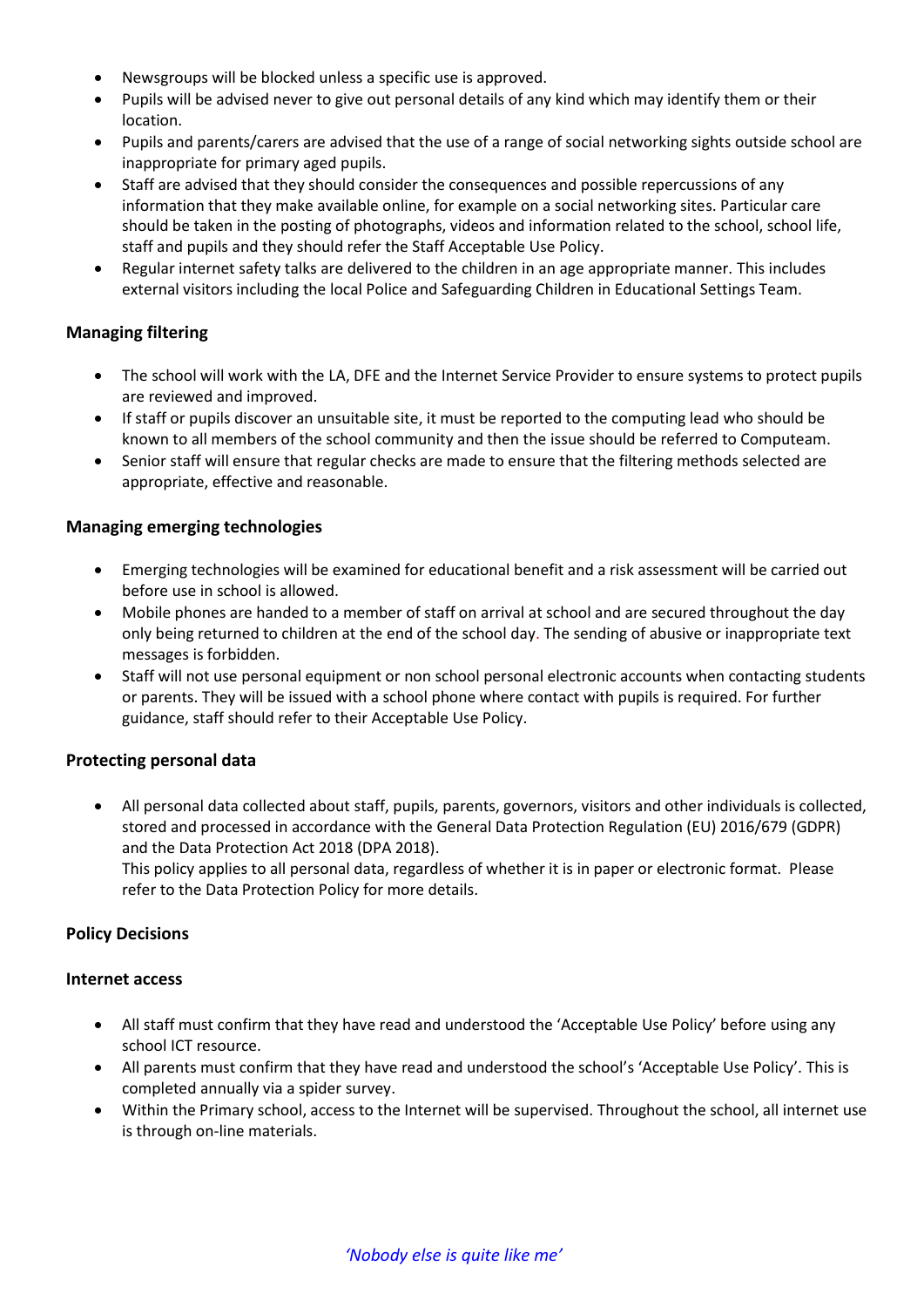# **Assessing risks**

- The school will take all reasonable precautions to ensure that users access only appropriate material. However, due to the international scale and linked nature of Internet content, it is not possible to guarantee that unsuitable material will never appear on a school computer. Neither the school nor the local authority can accept liability for the material accessed, or any consequences of Internet access.
- The school will regularly audit ICT provision to establish if the e-safety policy is adequate and that its implementation is effective.

## **Handling e-safety complaints**

- Complaints of Internet misuse will be dealt with by a senior member of staff and in line with the school's complaint policy.
- Any complaint about staff misuse must be referred to the head teacher.
- Complaints of a safeguarding or child protection nature must be referred to the Designated Safeguarding Lead who will work within the schools safeguarding and child protection procedures.

#### **Introducing the e-safety policy to pupils**

- Pupils will be informed that network and Internet use will be monitored. Pupils will be taught to follow the 10 rules for staying safe on-line as outlined below:
	- *1. Don't give out personal information*
	- *2. Tell an adult you trust if you find something that is not right*
	- *3. Don't agree to meet people*
	- *4. Never send your picture*
	- *5. If some one says something mean online tell a grown up*
	- *6. Don't do things online you know are wrong*
	- *7. Check before you download anything*
	- *8. Don't give out your password*
	- *9. Set up rules for going on line*
	- *10. Show your Parents and Carers how you use the internet.*

## **Staff and the e-Safety policy**

- All staff will be given the School e-Safety Policy and its importance explained.
- Staff should be aware that Internet traffic can be monitored and traced to the individual user. Discretion and professional conduct is essential.
- All staff and governors with access to ICT equipment or learning platform will be given the Acceptable Use Policy.

#### **Enlisting parents' support**

- Parents' attention will be drawn to the School e-Safety Policy in newsletters and on the school Web site.
- Parents will be asked to talk to their children about the school's Acceptable Use Policy and staying safe online before signing and returning it to school

#### **Guidance in response to an incident of concern**

Internet technologies and electronic communications provide children and young people with the opportunity to broaden their learning experience and develop creativity in and out of school. However, it is also important to consider the risks associated with how these technologies are used.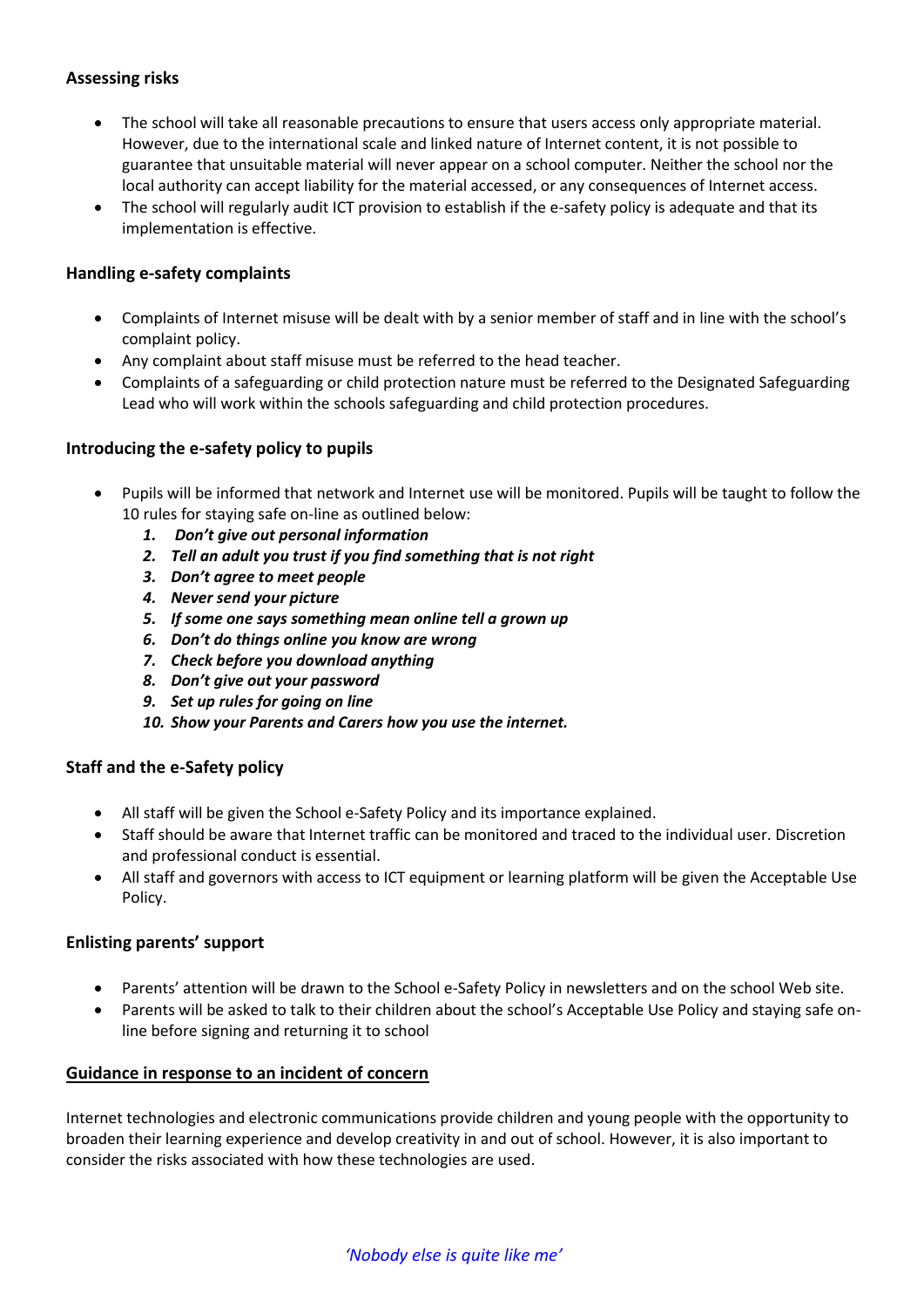Any e-Safety Policy should also recognise and seek to develop the skills that children and young people need when communicating and using these technologies properly, while keeping safe and secure, and acting with respect for other users.

These risks to e-safety are, of course, caused by people acting inappropriately or even illegally. Any potential issue must be dealt with at a personal level. Teachers are the first line of defence; their observation of behaviour is essential in detecting danger to pupils and in developing trust so that issues are reported. Incidents will vary from the prank or unconsidered action to occasional extremely concerning incidents that may involve Designated Safeguarding Lead or the Police.

This section will help staff determine what action they can take within the school and when to hand the issue over to the school-based Designated Safeguarding Lead, the senior leadership team or the Police.

## *What does electronic communication include?*

- Internet collaboration tools: social networking sites such as Facebook, Instagram and Tik Tok and other blogs and vlogs.
- Internet Research: web sites, search engines and Web browsers
- Mobile Phones and Tablets
- Internet communications: e-Mail, video calls including facetime, instant messaging
- Webcams and video calls including applications such as Google Classroom, Skype or Zoom.

#### *What are the risks?*

| Receiving inappropriate content           | Publishing and sharing inappropriate content          |
|-------------------------------------------|-------------------------------------------------------|
| Online grooming                           | Online gambling                                       |
| Requests for personal information         | Misuse of computer systems                            |
| Viewing 'incitement' sites                | Publishing personal information and images            |
| Bulling and threats - Peer on peer abuse  | Hacking and security breaching                        |
| Identify theft                            |                                                       |
| PREVENT concerns linked to radicalisation | Links to Child Sexual Exploitation and Child Criminal |
|                                           | Exploitation.                                         |

#### *How do we respond?*

The E-Safety concern flowchart (Appendix 1) illustrates the approach to investigating an incident of concern. This diagram should not be used in isolation and should involve the senior leadership team and designated safeguarding lead. As previously stated schools should ensure that relevant policies (Acceptable Use Policy, Child Protection and Safeguarding Policy, Behaviour Policy and Anti Bullying Policy), are referenced and are considered when dealing with the issues identified.

Policy date – September 2021 Review Date – September 2023 Ratified by Governors – September 2021